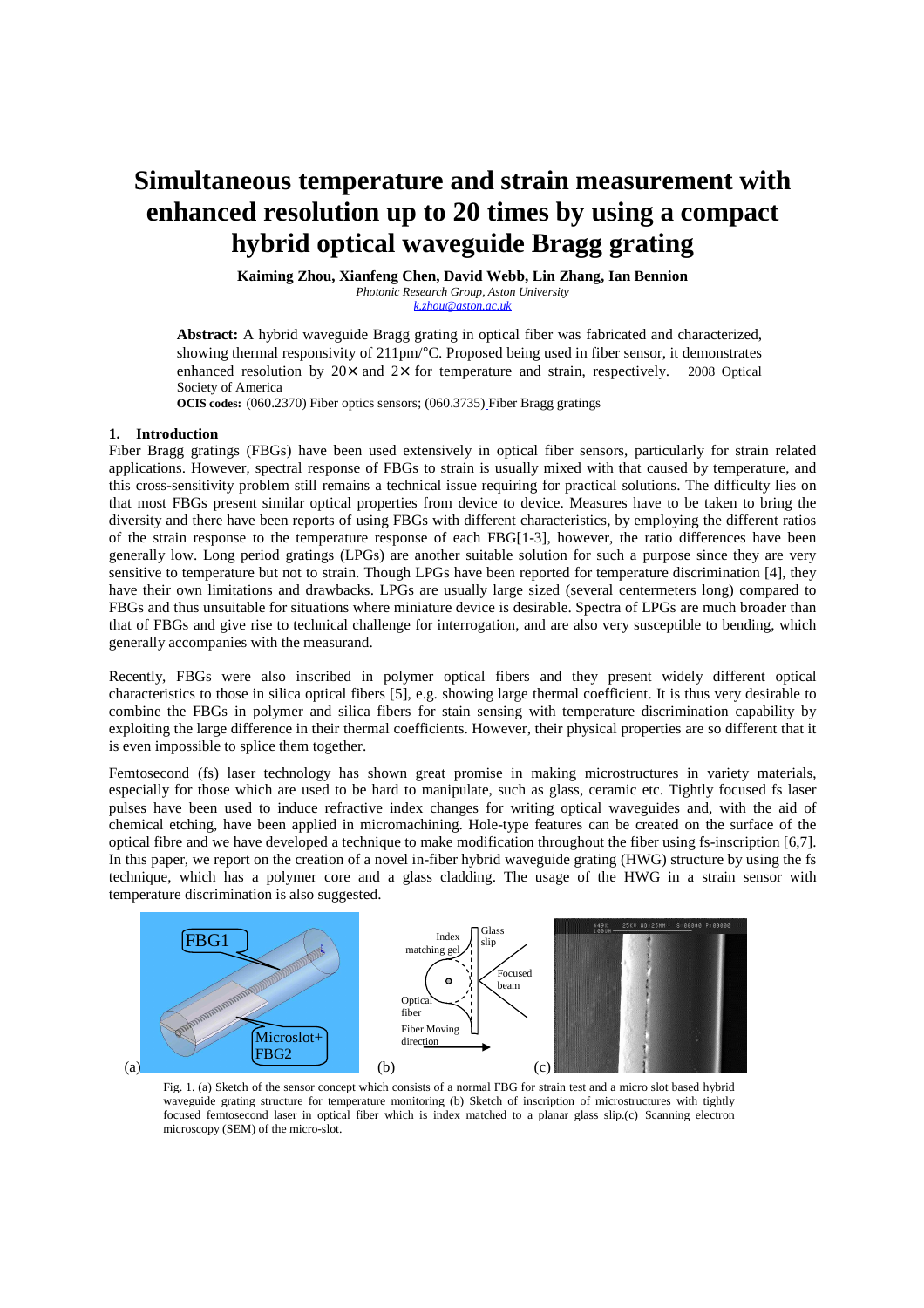## **2. Description of the device and principal of operation**

Figure 1 shows the sketch of the hybrid optical waveguide and the operation principle of the sensor. The sensor consists of two neighbouring FBGs, FBG1 and FBG2. FBG1 is a normal FBG in glass optical fiber while the other is used to produce the hybrid waveguide grating (HWG), which is based on a slab waveguide structure with the glass cladding and the polymeric core. The slab waveguide is made by engraving a microslot through FBG2 with thickness smaller than the diameter of the fiber core and then filling it with polymer of higher refractive index. Hence, the HWG is more polymer-inclined and shows enhanced thermal sensitivity compared to FBG1.

When temperature variation and strain are applied, the Bragg wavelength shifts of these two grating are:  $\Delta \lambda_{B,i} = K_{\varepsilon,i} \Delta \varepsilon + K_{T,i} \Delta T$  where *i*=1,2 is designated for HWG(FBG1) and FBG2 respectively.  $K_{\varepsilon,i}$  and  $K_{T,i}$  are the strain coefficient and thermal coefficient of these two gratings, respectively. With this relation, we can determine the temperature and strain applied to the fiber according to the gratings' spectral response by:

$$
\begin{pmatrix} \Delta T \\ \Delta \varepsilon \end{pmatrix} = \frac{1}{M} \begin{pmatrix} K_{\varepsilon,2} & -K_{\varepsilon,1} \\ -K_{T,2} & K_{T,1} \end{pmatrix} \cdot \begin{pmatrix} \Delta \lambda_1 \\ \Delta \lambda_2 \end{pmatrix}
$$
 (1)

where  $M = K_{\varepsilon,2} K_{T,1} - K_{\varepsilon,1} K_{T,2}$ . With a certain resolution to  $\Delta \lambda_1$  and  $\Delta \lambda_2$ , say 0.1nm for most optical spectral analysers, the resolution for discernable variation of temperature and strain can be given by:

$$
\delta T = \frac{1}{M} \left( |K_{\varepsilon,2}| + |K_{\varepsilon,1}| \right) \cdot 0.1 \text{nm}, \delta \varepsilon = \frac{1}{M} \left( |K_{T,2}| + |K_{T,1}| \right) \cdot 0.1 \text{nm}
$$
 (2)

Apparently the bigger of the absolute value of *M* is, the better resolution will be achieved.

# **3. Micromachining of the microslot through the optical fiber**

Figure 1(b) illustrates the optical geometry of the micromachining of the slot. A glass slip was adopted with index matching oil to eliminate the curvature of the fiber, yielding perfect modification in the whole region of the fiber[6]. With well alignment of the focal spot of the laser with respect to the fiber, a 125×500µm rectangle patch was then scanned along the fiber axis and through the diameter of the fiber, generating a master pattern for the slot as shown in Fig. 1(a). For better interception of light from the untouched fiber section, the modification was made symmetrically across the core. The modification was also purposely made in the entire length of the FBG to maintain the uniformity of the grating when it was treated by fs laser and later chemical etching, avoiding unwanted interference on its spectrum.

Following the fs-laser inscription, the fiber with modified region was chemically etched in a 5% HF acid solution. An ultrasonic bath was used to enhance the penetration of HF acid and the removal of debris. The etching process can be monitored by examining the transmission or reflection spectrum of the FBG. A total loss 7dB was noticed after the etching process was finished. Thank to the tiny focal volume (around  $1\mu m^3$ ) of the laser, a very thin layer of the glass was modified and with the subsequent etching, a micro-slot through the fiber with the opening of 1.2µm height was fabricated as Fig. 1(c) shows, revealing a high contrast ratio of 100:1.

### **4. Fabrication and characterization of HWG**

Though a range of polymers can be used for filling, we used the UV-curable epoxy for fiber coating (Desolite 950- 200 from DSM Desotech Inc) for the initial work and cured it using fiber coating machine. Figure 2(a) gives the reflection spectrum of the device at different stage of the experiment. Before infusion, there was only one main Bragg peak at 1548nm, while after filling, a new peak appeared at longer wavelength around 1583nm. It further moved to 1599nm when the epoxy was cured by UV light. As explained in [7], with high refractive index material filled in the micro-slot, a hybrid slab-waveguide with a polymer core and a glass cladding was formed which has higher effective refractive index than the optical fiber. Its evanescent wave extended to the neighbouring glass material, where the periodic grating structure still existed, giving rise to Bragg peaks of the slab waveguide. The further moving of the peak during UV curing process suggests increment of the refractive index when the epoxy turned into solid state. However, due to the large difference between the core and cladding after the epoxy was cured , light was so well confined in the polymer core region that the evanescent wave in the glass became so small that the influence of the grating was much reduced, making the Bragg reflection weakened.

The thermal response of the HWG in fiber was then investigated. Figure 2(b) shows its spectra for successively increased temperatures. As can be seen clearly, the Bragg peak moves to shorter wavelength with increasing temperature, indicating decreasing of the refractive index of the epoxy. In the mean time, the peak becomes stronger, caused by more portion of the light in the glass cladding. Figure 2(c) gives the variation of the Bragg wavelength